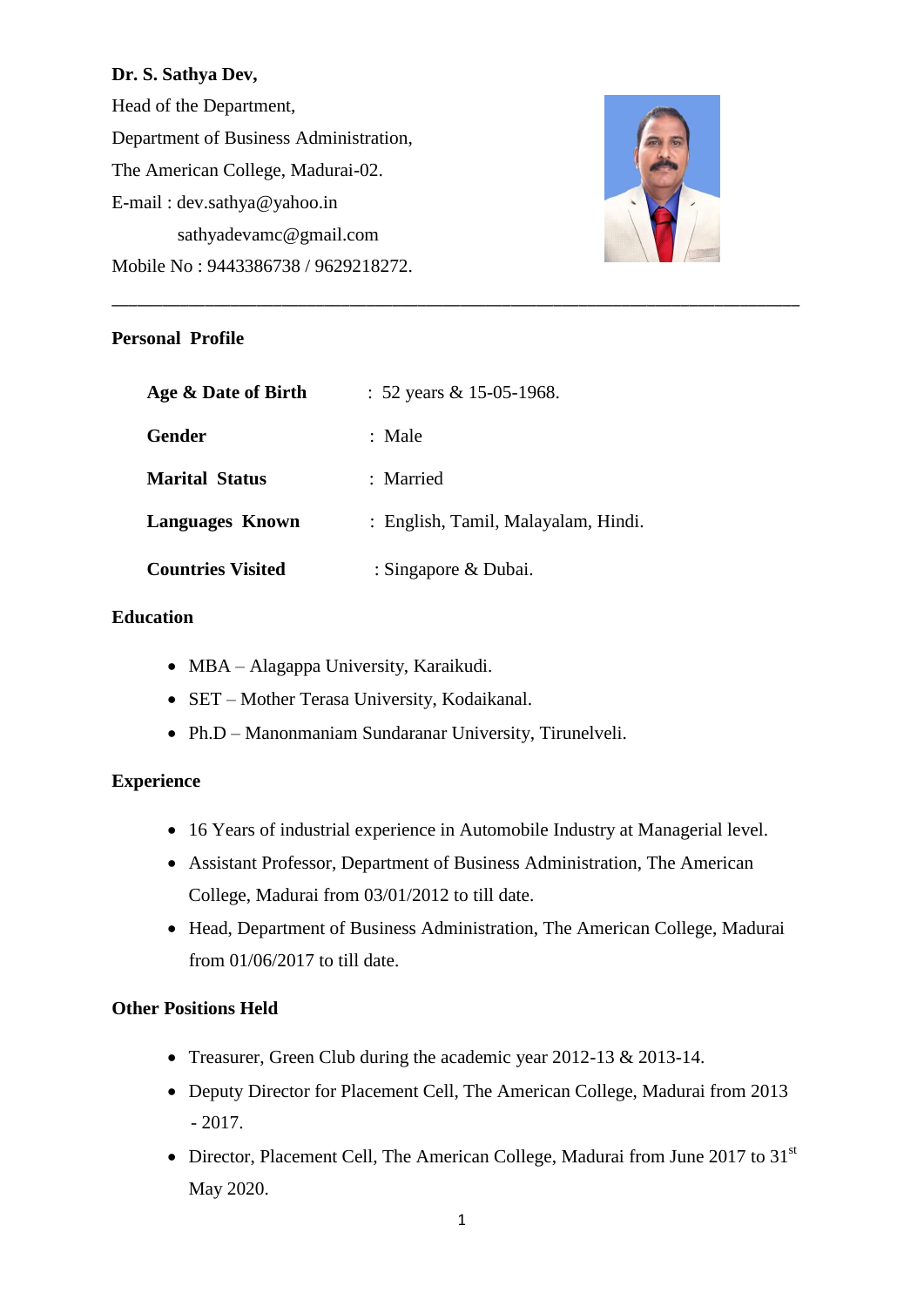### **Articles Published : 18**

### **National – 12**

- 1. "A Study on Entrepreneurship Awareness among College Students in Madurai", LPC BULLETIN ON RESEARCH (A Refereed Multi-Disciplinary Research Journal), Vol.3, Issue 1, July 2012. (ISSN 2249-3417).
- 2. "Critical Issues of Indian Management Education", National Seminar on Reaching the Unreached - A Challenge to Technical Education, Anna University, Madurai Region, Madurai, September 5<sup>th</sup> 2012 (ISBN: 978-93- 80657-71-4).
- 3. "Growth and Magnitude of Life Insurance Business in India", New Vistas in Insurance Sector – Indian Context, B-DIGEST Publications(ISBN: 978-81-923975-8-0).
- 4. "Ecotourism Potential and Tourists attitude towards Ecotourism in TamilNadu", UGC Sponsored National Seminar on Tourism in India: Challenges and Opportunities, Mannar Thirumalai Naicker College, Madurai, 12<sup>th</sup> August 2013, SHANLAX Publications, (ISBN: 978-93-80686-81-3).
- 5. "A Study on Perceived Quality of Work Life and Occupational Stress among Bank Employees in Madurai", Facets of Functional Management, September 2013, Virudhunagar Hindu Nadar"s Senthikumara Nadar College,(ISBN:978-93-81723-15-9).
- 6. "Bank Employees" Attitude and Knowledgeability towards Customer Relationship Management", Emerging Trends in Marketing of Services in the Global Era, ETMSBBA – 2013, SHANLAX Publications, (ISBN: 978 – 93 – 80686-89-9).
- 7. "Emerging Trend in Quality of Higher Education in TamilNadu", NAAC sponsored National Conference on Continuous Enhancement of Quality in Higher Educational Institutions", PARK'S College, Tirupur,  $30<sup>th</sup>$  September &  $1<sup>st</sup>$  October 2013, Margham Publications, (ISBN: 978-93-81430-52-1).
- 8. "Growth and Magnitude of MSME Sector", Proceedings of UGC sponsored National Conference on " Impact of Globalisation in the Performance of Micro and Small Enterprises in India", Scott Christian College, Nagercoil,  $26<sup>th</sup>$  &  $27<sup>th</sup>$  September, 2014, (ISBN:978-81-8371-671-0).
- 9. "Employees perception on Work Life Balance and its impact on Productivity in Public Sector Banks", Productivity Enhancement Strategies, PESBBA – 2014, SHANLAX Publications, October.2014 (ISBN: 978-93-80657-60-8).
- 10. "Perceived Work-Life Balance Issues Among Working Women", Journal of Scott Research Forum (SRF), Scott Christian College, Nagercoil, Vol.9, 2017, (ISSN:0973- 2705).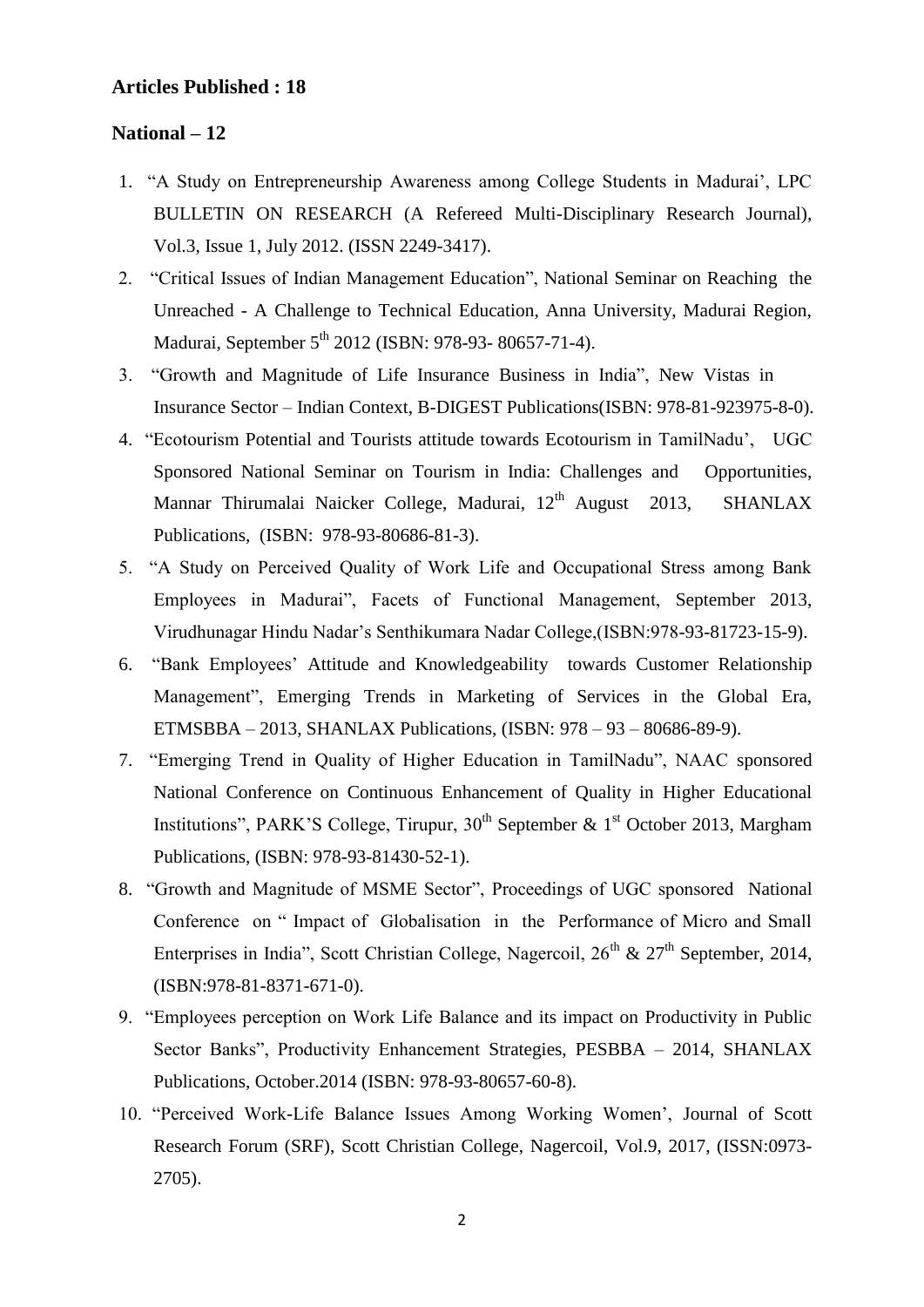- 11. "Continuous Quality Enhancement through TQM in Higher Education", Proceedings of UGC Sponsored National Seminar on Total Quality Management in Higher Education, Sri Meenakshi Govt. Arts College for Women, Madurai,  $23<sup>rd</sup> \& 24<sup>th</sup>$  February, 2017, SHANLAX Publications (ISBN: 978-81-933316-8-2).
- 12. "Gender Differences in the Perception of Work-Life Balance Issues in Indian Banking Sector', UGC Sponsored International Conference on Management – The Paradigm Shift in Turbulences' Ayya Nadar Janaki Ammal College, Sivakasi, 25<sup>th</sup> June, 2018, Published by Curriculum Development Cell, Ayya Nadar Janaki Ammal College, Sivakasi, (ISBN: 978-93-83191-29-1**)**.

#### **International – 6**

- 13. "Work-Life Balance of Employees and its Effects on Work Related Factors in Nationalised Banks", Shanlax International Journal of Management, Vol.4, No,4, April 2017, ( ISSN: 2321-4643), UGC Approval No: 44278, (Impact Factor : 2.3).
- 14. "Relationship between Emotional Intelligence, Self-Efficacy and Performance among College Students", Roots International Journal Multidisciplinary Researches, Vol.4 [Special Issue], December 2017, (ISSN: 2349-8684), UGC Approval No: 48991, (Impact Factor: 3.487).
- 15. "Corporate Social Responsibility towards Work-life Balance of Employees: Global and Indian Scenario", Shanlax International Journal of Arts, Science and Humanity, Vol.5, Special Issue 6, April 2018, (ISSN: 2321-788X), UGC Approval No: 43960, (Impact Factor : 3.025).
- 16. "A Comparative Study of Work Life Balance Policies and Practices in Public Sector and Private Banks", International Journal of Management Studies, Vol.5, Issue 3(3), July 2018, (ISSN (Print) 2249-0302; ISSN (Online) 2231-2528), UGC Approved Journal No: 44925, (Impact Factor (IBI) : 2.26).
- 17. "Effect of Work Life Balance on Organizational Outcomes of Bank Employees" Journal of Applied Science and Computations, Vol. VI, Issue I, January 2019, ISSN No: 1076-5131, UGC Approved Journal No: 41238, (Impact Factor: 5.8).
- 18. "Work Life Balance in the Present Digital Era", Journal of Applied Science and Computations, Vol. VI, Issue V, May 2019, ISSN No: 1076-5131, UGC Approved Journal No: 41238, (Impact Factor: 5.8).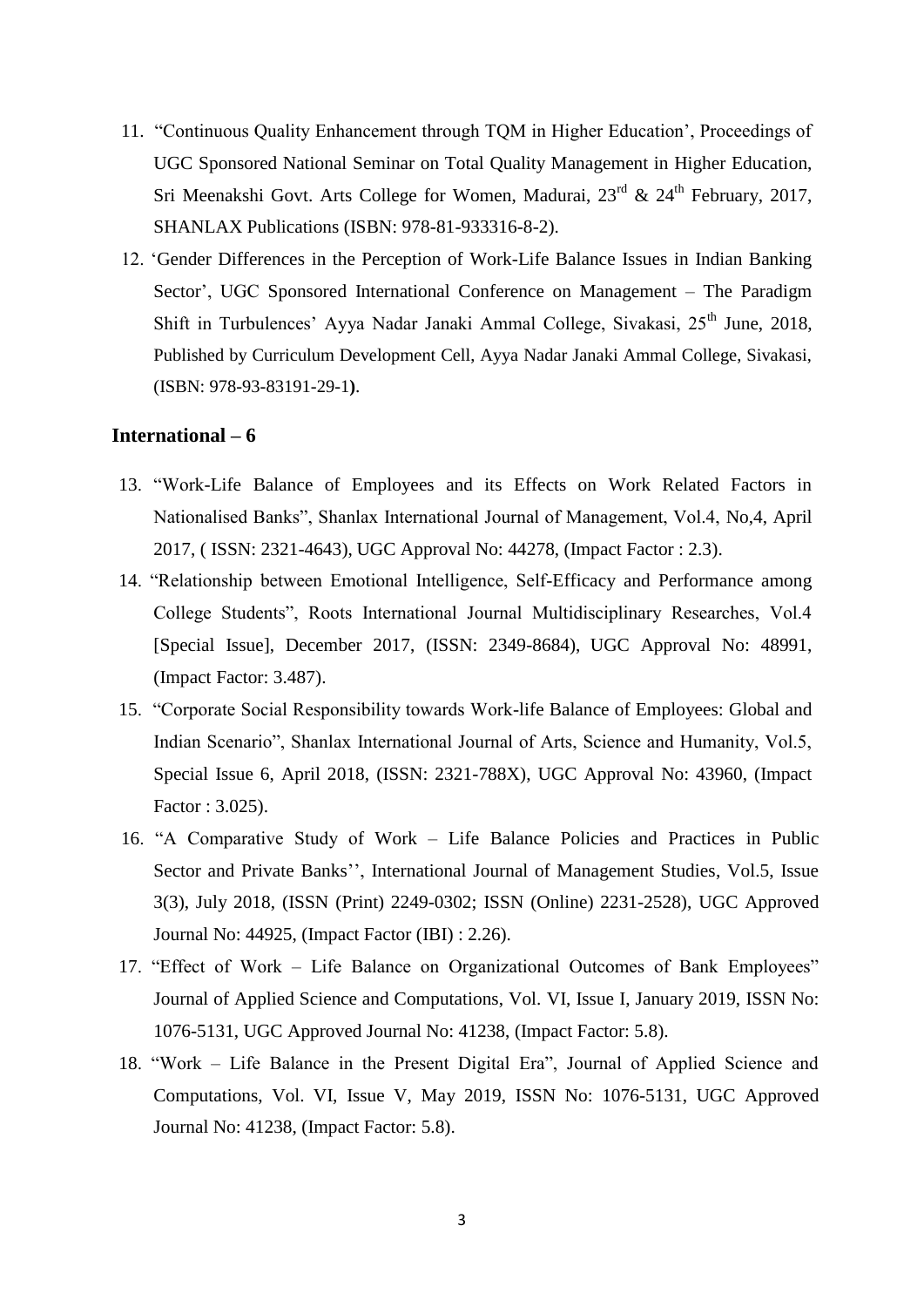## **Papers Presented in Seminar / Conference: 15**

#### **National Seminar- 13**

- 1. "Critical Issues of Indian Management Education", National Seminar on Reaching the Unreached - A Challenge to Technical Education, Anna University, Madurai Region, Madurai, September  $5<sup>th</sup>$  2012.
- 2. "Stress An Effective Tool For Productivity", National Seminar on Paradigm Shift in Human Resources Management – The Changing Facets, St. Xavier"s College (Autonomous), Palayamkottai,  $5<sup>th</sup>$  October 2012.
- 3. "Growth and Magnitude of Life Insurance Business in India", UGC Sponsored National Seminar on New Vistas in Insurance Sector, Nesamony Memorial Christian College Marthandam,  $4^{th}$  &  $5^{th}$  April 2013.
- 4. "Ecotourism Potential and Tourists attitude towards Ecotourism in TamilNadu", UGC Sponsored National Seminar on Tourism in India : Challenges and Opportunities, Mannar Thirumalai Naicker College, Madurai, 12<sup>th</sup> August 2013.
- 5. "A Study on Perceived Quality of Work Life and Occupational Stress among Bank Employees in Madurai", National Seminar on Facets of Functional Management, Virudhunagar Hindu Nadar's Senthikumara Nadar College, Virudhunagar, 27<sup>th</sup> September 2013.
- 6. "Emerging Trend in Quality of Higher Education in TamilNadu", NAAC sponsored National Conference on "Continuous Enhancement of Quality in Higher Educational Institutions", PARK'S College, Tirupur,  $30<sup>th</sup>$  September &  $1<sup>st</sup>$  October 2013.
- 7. "Bank Employees" Attitude and Knowledgeability towards Customer Relationship Management", National Seminar on Emerging Trends in Marketing of Services in the Global Era, ETMSBBA–2013, The American College,  $17<sup>th</sup>$  October, 2013.
- 8. "Growth and Magnitude of MSME Sector", Proceedings of UGC sponsored National Conference on " Impact of Globalization in the Performance of Micro and Small Enterprises in India", Scott Christian College, Nagercoil,  $26^{th}$  &  $27^{th}$  September, 2014.
- 9. "Employees perception on Work Life Balance and its impact on Productivity in Public Sector Banks', National Seminar on Productivity Enhancement Strategies, PESBBA – The American College,  $10^{th}$  October, 2014.
- 10. "Corporate Social Responsibility towards Work-Life Balance of Employees: Global and Indian Scenario", Multidisciplinary National Conference on Research in Present Scenario, Nesamony Research Forum, Nesamony Memorial Christian College, Marthandam,  $27<sup>th</sup>$  January, 2017.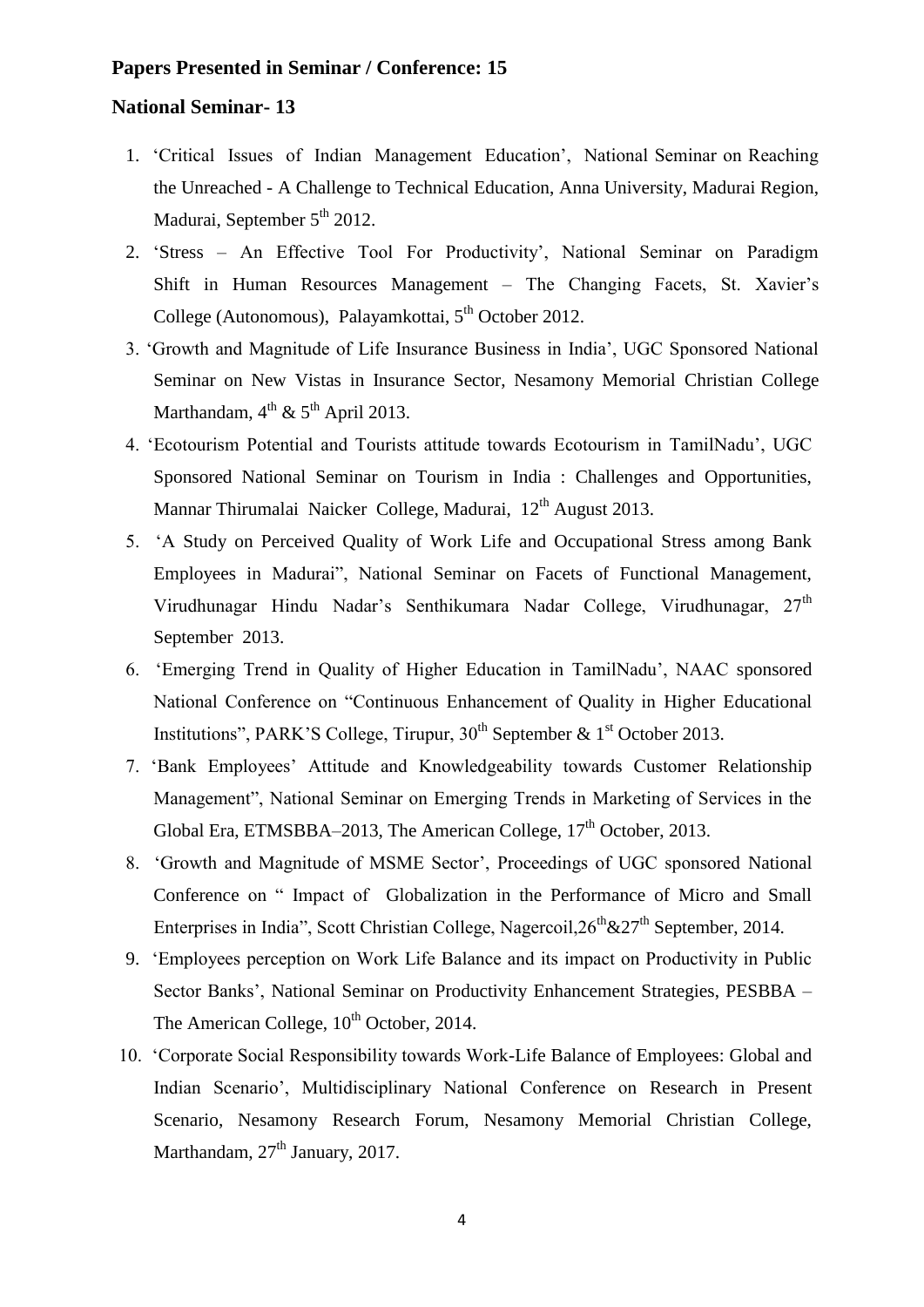- 11. "Perceived Work-Life Balance Issues Among Working Women", Ninth All India Conference of Scott Research Forum (SRF), Scott Christian College, Nagercoil,  $10^{th}$ February, 2017.
- 12. "Continuous Quality Enhancement through TQM in Higher Education", UGC Sponsored National Seminar on Total Quality Management in Higher Education, Sri Meenakshi Govt. Arts College for Women, Madurai,  $23<sup>rd</sup>$  &  $24<sup>th</sup>$  February, 2017.
- 13. "Work Life Balance in the Present Digital Era", TNSCHE Sponsored National Conference on Emerging challenges in Business Management in the Digital Era, Nesamony Memorial Christian College, Marthandam, 29<sup>th</sup> March, 2019.

## **International Conference - 2**

- 14. "Relationship between Emotional Intelligence, Self-Efficacy and Performance among College Students", International Conference on Emerging Trends in Multidisciplinary Research, Umar Pulavar Tamil Language Centre, Singapore, 27 & 28 December 2017.
- 15. "Gender Differences in the Perception of Work-Life Balance Issues in Indian Banking Sector", UGC Sponsored International Conference on Management – The Paradigm Shift in Turbulences' Ayya Nadar Janaki Ammal College, Sivakasi, 25<sup>th</sup> June, 2018.

#### **Workshops / Seminars / FDP Attended - 29**

- 1. Entrepreneurship Awareness Camp Sponsored by Ministry of Science and Technology NSTEDB, Govt. of India, New Delhi, conducted in The American College, Madurai,  $30^{th}$  &  $31^{st}$  January, 2012.
- 2. National Seminar on Reaching the Unreached A Challenge to Technical Education, Anna University, Madurai Region, Madurai, September 5<sup>th</sup> 2012.
- 3. National Seminar on Paradigm Shift in Human Resources Management The Changing Facets, St. Xavier's College (Autonomous), Palayamkottai, 5<sup>th</sup> October 2012.
- 4. UGC Sponsored National Seminar on New Vistas in Insurance Sector, Nesamony Memorial Christian College Marthandam,  $4<sup>th</sup>$  &  $5<sup>th</sup>$  April 2013.
- 5. UGC Sponsored National Seminar on Tourism in India : Challenges and Opportunities, Mannar Thirumalai Naicker College, Madurai, 12<sup>th</sup> August 2013.
- 6. National Seminar on Facets of Functional Management, Virudhunagar Hindu Nadar"s Senthikumara Nadar College, Virudhunagar,  $27<sup>th</sup>$  September 2013.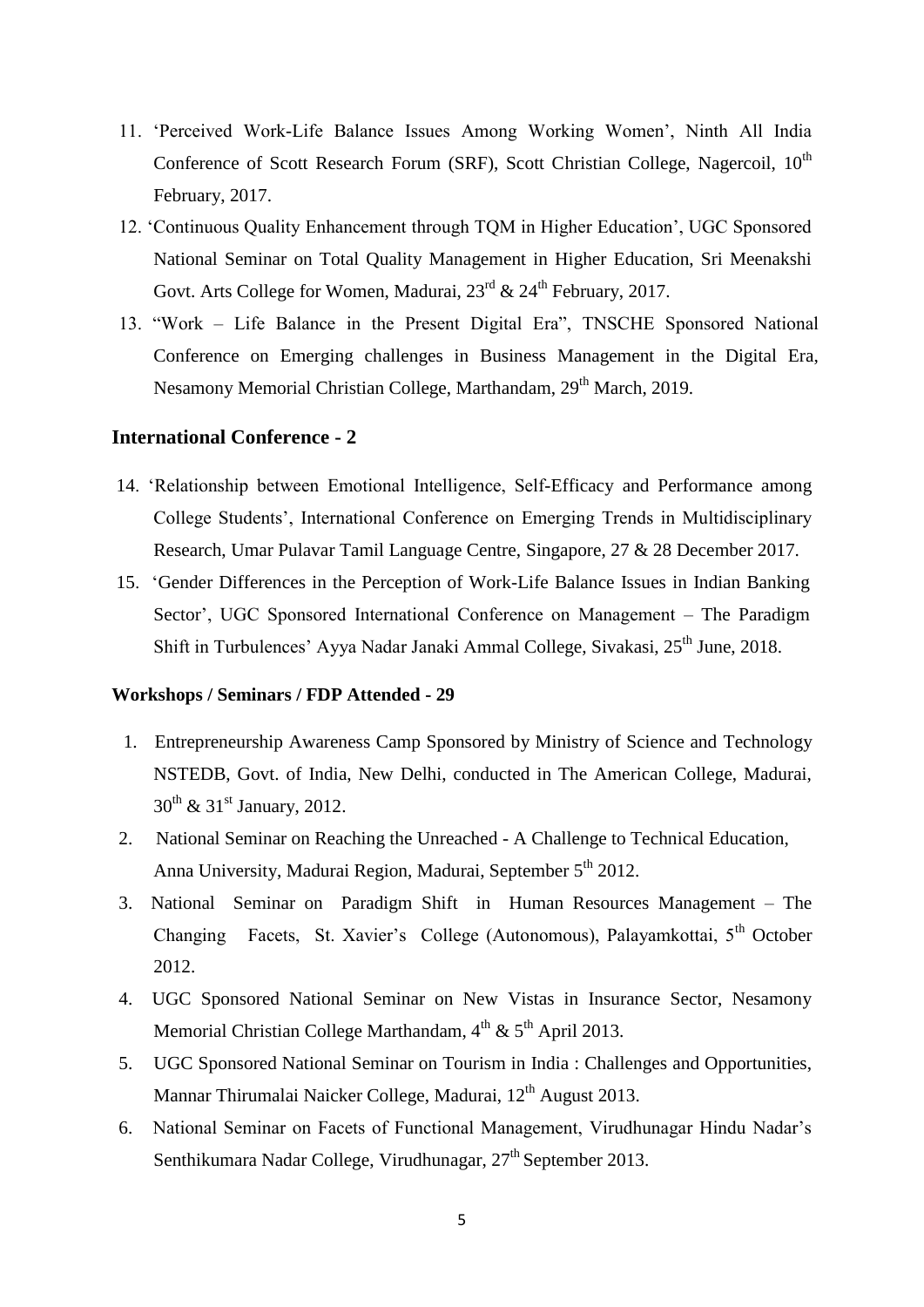- 7. NAAC Sponsored National Conference on "Continuous Enhancement of Quality in Higher Educational Institutions", PARK'S College, Tirupur,  $30<sup>th</sup>$  September & 1<sup>st</sup> October 2013.
- 8. National Seminar on Emerging Trends in Marketing of Services in the Global Era, ETMSBBA–2013, The American College,  $17<sup>th</sup>$  October, 2013.
- 9. Workshop on Research Methodology and Data Analysis, Indian Institute of Plantation Management, Bangalore,  $11<sup>th</sup> - 13<sup>th</sup>$  November, 2013.
- 10. UGC sponsored National Conference on "Impact of Globalisation in the Performance of Micro and Small Enterprises in India", Scott Christian College, Nagercoil,  $26^{th}$  &  $27^{th}$  September, 2014.
- 11. National Seminar on Productivity Enhancement Strategies, PESBBA– The American College,  $10^{th}$  October, 2014.
- 12. UGC sponsored National Level Workshop on Quantitative Data Analysis, Sri Meenakshi Govt. Arts College for Women, Madurai,  $3<sup>rd</sup> \& 4<sup>th</sup>$  February, 2015.
- 13. Faculty Development Programme on Enrichment of Teaching Skills, OAA-MAVMM School of Management, Madurai, 14<sup>th</sup> February, 2015.
- 14. National Level Faculty Development Programme on Statistical Analysis and Interpretation using SPSS and AMOS, Madurai Kamaraj University, Madurai,  $7<sup>th</sup>$  &  $8<sup>th</sup>$ August, 2015.
- 15. UGC sponsored National Seminar on Entrepreneurship and Social Innovation, Sri Meenakshi Govt. Arts College for Women, Madurai, 17<sup>th</sup> March, 2016.
- 16. UGC sponsored National Level Workshop on Quantitative Data Analysis using SPSS, Sri Meenakshi Govt. Arts College for Women, Madurai, 18<sup>th</sup> March, 2016.
- 17. Faculty Knowledge Programme, IBS ICFAI Business School, Madurai, 22<sup>nd</sup> August, 2016.
- 18. Multidisciplinary National Conference on Research in Present Scenario, Nesamony Research Forum, Nesamony Memorial Christian College, Marthandam, 27<sup>th</sup> January, 2017.
- 19. Ninth All India Conference of Scott Research Forum (SRF), Scott Christian College, Nagercoil,  $10^{th}$  February, 2017.
- 20. UGC Sponsored National Seminar on Total Quality Management in Higher Education, Sri Meenakshi Govt. Arts College for Women, Madurai,  $23^{rd}$  &  $24^{th}$  February, 2017.
- 21. Online Refresher Course In Management Conducted by Swayam, September 2019 to February 2020.